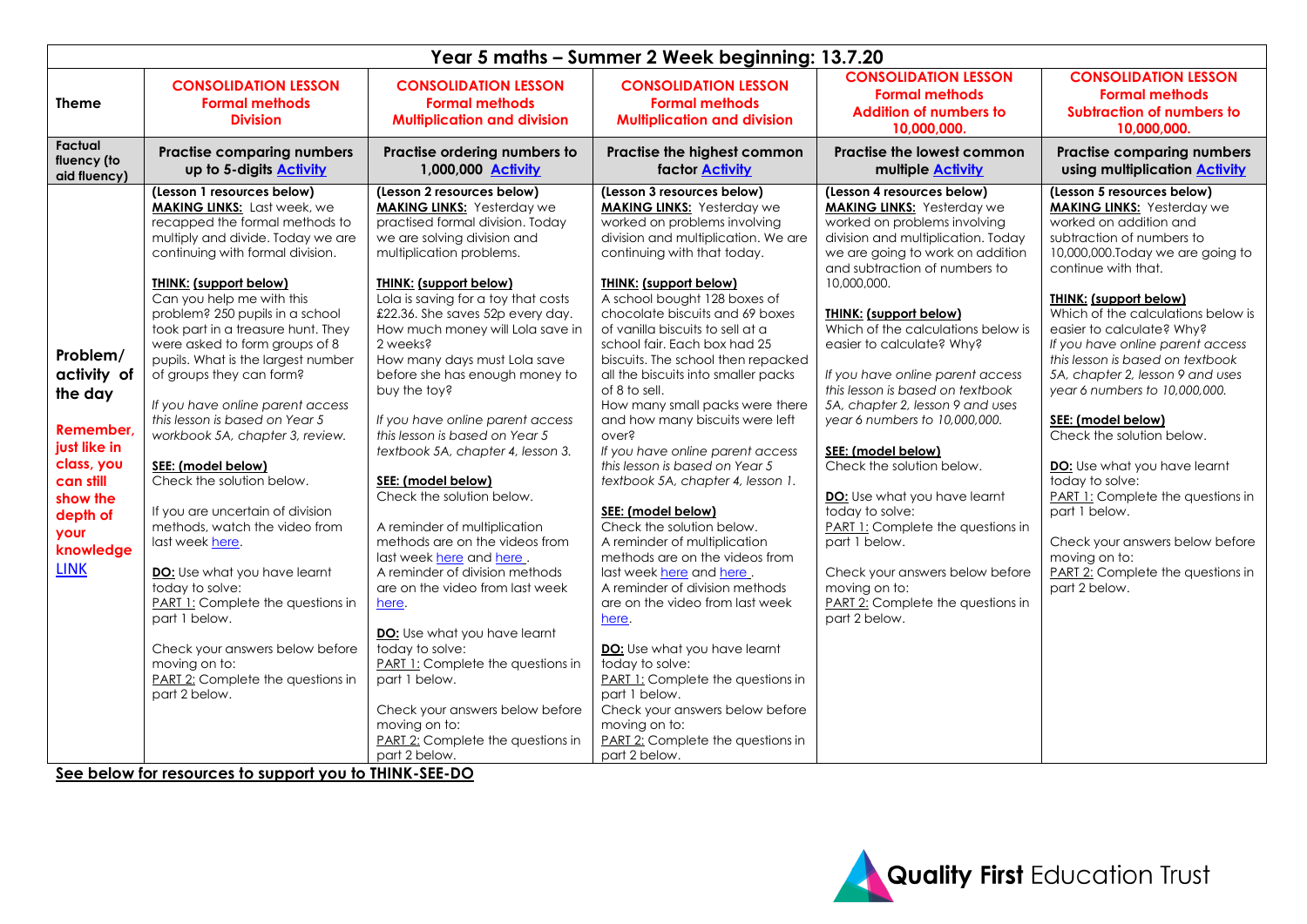### **DAY 1 RESOURCES:**

| <b>THINK:</b> 250 pupils in a school took part in a treasure hunt.<br>They were asked to form groups of 8 pupils.<br>What is the largest number of groups they can form?<br>If you have online parent access this lesson is based on Year 5 workbook                                                                                                                                                                                                                                                                                                                                                                                                                                                                                                                                                                                                                                                                                                                                                                                                                                                                                                                                                                                                                                                                                                                                                                                                                                                                                                                                                             | Before we move onto division remind yourself of the<br>language we use in division. We leamt this in year 4<br><b>SEE:</b> If you are uncertain of division<br>and year 5:<br>quotient $\rightarrow$ 5<br>methods, watch the video from<br>last week here.<br>divisor $\rightarrow$ 3 16<br>remainder                                                                                                                                                                                                                                                                                                                                                                                                                                                                                                                                                                                                                                                                                                                                                                                                                                                                                     |
|------------------------------------------------------------------------------------------------------------------------------------------------------------------------------------------------------------------------------------------------------------------------------------------------------------------------------------------------------------------------------------------------------------------------------------------------------------------------------------------------------------------------------------------------------------------------------------------------------------------------------------------------------------------------------------------------------------------------------------------------------------------------------------------------------------------------------------------------------------------------------------------------------------------------------------------------------------------------------------------------------------------------------------------------------------------------------------------------------------------------------------------------------------------------------------------------------------------------------------------------------------------------------------------------------------------------------------------------------------------------------------------------------------------------------------------------------------------------------------------------------------------------------------------------------------------------------------------------------------------|-------------------------------------------------------------------------------------------------------------------------------------------------------------------------------------------------------------------------------------------------------------------------------------------------------------------------------------------------------------------------------------------------------------------------------------------------------------------------------------------------------------------------------------------------------------------------------------------------------------------------------------------------------------------------------------------------------------------------------------------------------------------------------------------------------------------------------------------------------------------------------------------------------------------------------------------------------------------------------------------------------------------------------------------------------------------------------------------------------------------------------------------------------------------------------------------|
| 5A, chapter 3, review.<br><b>DO:</b> Use what you have learnt today to solve:<br><u>Part 1</u> : complete the questions below:<br>1.) A factory produced four hundred and twenty sandwiches last<br>week. How many sandwiches on average were sold each day?<br>2.) Alyssa was at the beach and found 12 starfish and 314 seashells.<br>She plans to give all of her seashells equally to her six friends. How<br>many seashells will each friend get?<br>Check your answers before moving onto:<br>Part 2:<br>1.) Sam has £345 in five pound notes that he saved over a 2 month<br>period. How many five pound notes does Sam have?<br>2.) Fred, the clown, has fifty-six orange balloons and 194 yellow<br>balloons. He wants to give his six friends the same number of yellow<br>balloons. How many will each friend get?<br>3.) Sandy has £4.72 in her money box. Her sister has 80 pence in her<br>money box. How many 5p coins does Sandy have?<br>4.) Nancy goes out to lunch with Joan and Keith. The total bill came<br>to £219. They decided to equally split up the bill, how much will<br>each person have to pay?<br>5.) Melanie, Mike, and Benny have 509 stickers altogether. If the<br>stickers are equally divided, how many will each person get?<br>6.) After picking the olives from my trees I had a crop of 406 olives.<br>How many olives did I get from each of my 7 trees?<br><b>Deepening:</b> Explain where someone might go wrong in solving this<br>problem.<br>213 children were sitting in rows of 8 chairs in assembly. How<br>many rows are needed to fit all the children in? | <b>Remember your steps for division:</b><br>Write down the multiples of the divisor so that we can easily<br>recognise how many we have in the <b>dividend</b> .<br>In this division problem we need to find <b>how many groups of 8</b> there<br>are in 250 so we jot down the multiples of 8 to make it easier to spot<br>groups of 8 in the dividend:<br>8, 16, 24, 32, 40, 48,<br>Now I could partition the dividend into multiples of 8.<br>I can see 24 is a multiple of 8 so 240 will be too!<br>240 is 30 groups of 8<br><u>8</u><br>H T O<br>$(30 \times 8)$<br>16<br>3<br>remainder 2<br>$(240 \div 8 = 30)$<br>$\frac{24}{32}$<br>8)250<br>If I subtract 240 from 250,<br>40<br>$\frac{(30 \times 8 = 240)}{(240 \div 8 = 30)}$<br>that leaves 10.<br>$-240$<br>48<br>I can find another multiple<br>56<br>64<br>of 8 in 10.<br>$(1 \times 8 = 8)$<br>$(8 \div 8 = 1)$<br>72<br>$(1 \times 8 = 8)$<br>80<br>$(8 \div 8 = 1)$<br>88<br>That leaves 2 remaining. I cannot subtract any more multiples of 8.<br>Finally, I can see how many 8s were in 250 by counting the number of<br>8s I took from 250.<br>$30 + 1 = 31$<br>The largest number of groups they can form is 31. |
|                                                                                                                                                                                                                                                                                                                                                                                                                                                                                                                                                                                                                                                                                                                                                                                                                                                                                                                                                                                                                                                                                                                                                                                                                                                                                                                                                                                                                                                                                                                                                                                                                  | <b>Quality First Education Trust</b>                                                                                                                                                                                                                                                                                                                                                                                                                                                                                                                                                                                                                                                                                                                                                                                                                                                                                                                                                                                                                                                                                                                                                      |

e number of

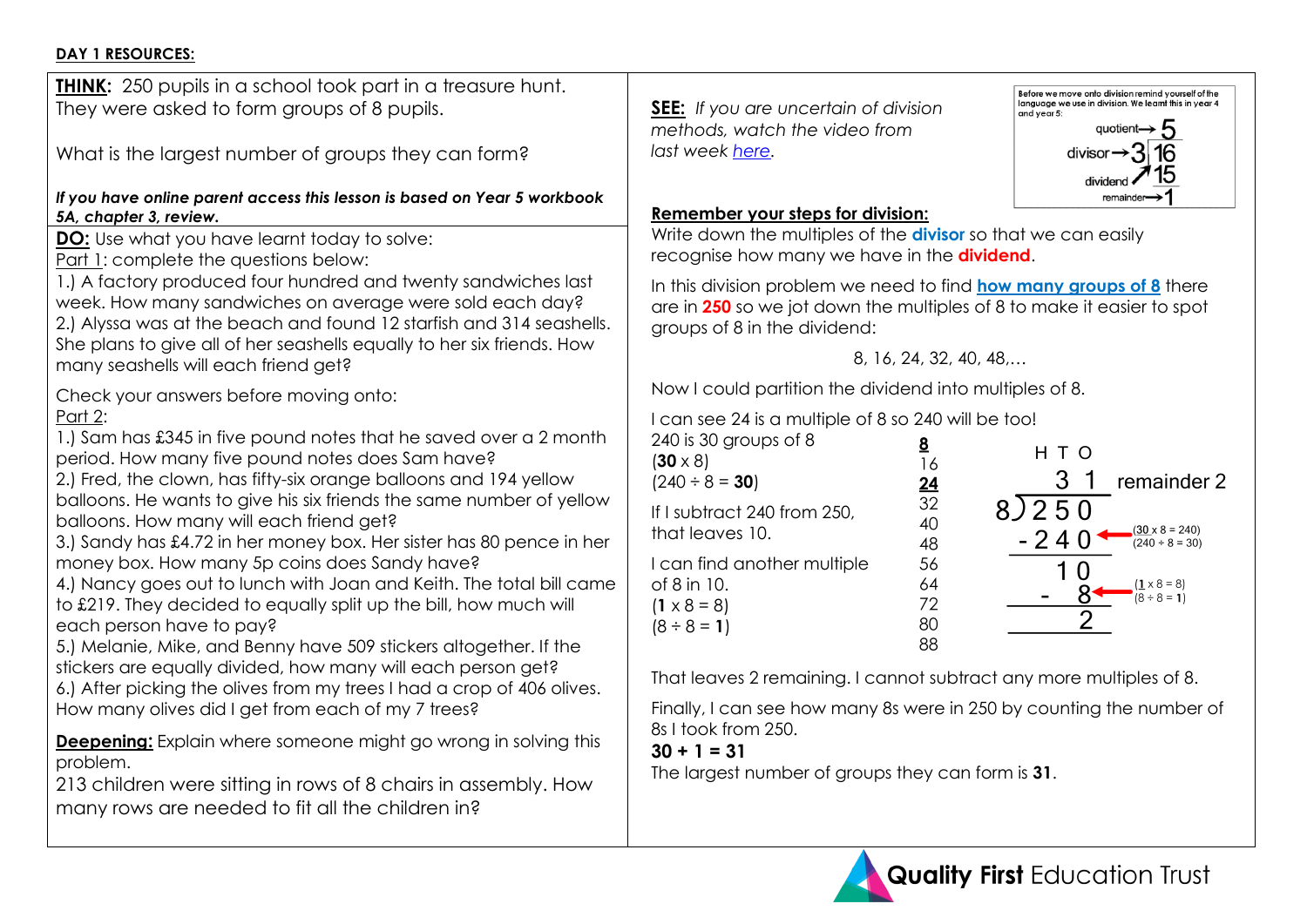## **DAY 2 RESOURCES:**

| <b>THINK:</b> Lola is saving for a toy that costs £22.36. She saves 52p<br>every day.<br>How much money will Lola save in 2 weeks?<br>How many days must Lola save before she has enough<br>money to buy the toy?            | SEE: A rem<br>week here<br>A reminder |
|------------------------------------------------------------------------------------------------------------------------------------------------------------------------------------------------------------------------------|---------------------------------------|
| If you have online parent access this lesson is based on Year 5 textbook<br>5A, chapter 4, lesson 3.                                                                                                                         | There are t<br>1. First, worl         |
| DO: Part 1: complete the questions below:<br>1.) Sandy makes 84 muffins a day for 12 days. She then put them in<br>boxes of eight. a) How many muffins does she make during that                                             | in 2 weeks<br>$14 \times 52 =$        |
| time? b) How many boxes does she need?<br>2.) 21 children each have sixteen Pokemon cards. They put them all<br>into a Pokemon album that can hold 12 cards on each page.                                                    | Multiply by<br>Then multip            |
| a) How many Pokemon cards do they have in all? b) How many<br>pages in the album will they fill?                                                                                                                             | Don't forge<br>$728p = £7.2$          |
| Check your answers before moving onto:<br><u>Part 2:</u><br>1.) Melanie has saved eighteen 50 pence coins from washing cars                                                                                                  | Lola will say                         |
| each day. Melanie washed 15 cars a day a) How much money<br>does Melanie save? b) How much money does Melanie save from<br>washing one car?                                                                                  | 2. Second<br>reach £22.               |
| 2.) Mary has 26 boxes of golf balls. Each box holds 18 golf balls. She<br>uses 21 balls every week. a) How many balls does she have?<br>b) How many whole weeks can she play for?                                            | £22.36 ÷ 52                           |
| 3.) A teacher has 18 bags of sweets and in each bag there are 35<br>sweets. The sweets are divided evenly amongst thirty students. a)<br>How many sweets does the teacher have? b) How many sweets will<br>each student get? | Convert the<br>to make di             |
| 4.) There were 24 goals scored in football leagues every day in<br>January. The goals were scored in 12 football leagues. a) How<br>many goals were scored in January? b) How many goals were<br>scored in each league?      |                                       |
| Deepening:<br>Write your own 2-step word problem using multiplication and<br>division. Share the solution with your teacher.                                                                                                 | Lola must s                           |

**SEE:** A reminder of multiplication methods are on the videos from last and [here](https://vimeo.com/433792558/5bdd26d050).

of division methods are on the video from last week [here.](https://vimeo.com/433572835/939d4f6861)

wo questions in this problem:

k out how much money Lola saves by working out 14 days of 52p.

the **ones**. ply by the **tens**.

et to convert pence to £s! 728p = £7.28

ve £7.28 in two weeks.

part, work out how many days, at 52p a day, it takes to  $36.$ 

e £22.36 to 2236 p ivision by 52 easier.



ave for 43 days to buy the toy.



2 5  $\overline{4}$  $\mathsf{X}$  $\overline{2}$  $0.8$  $\leftarrow$  (4 x 52)  $5 \t2 \t0 \t-(10 \times 52)$  $728$ 

HT O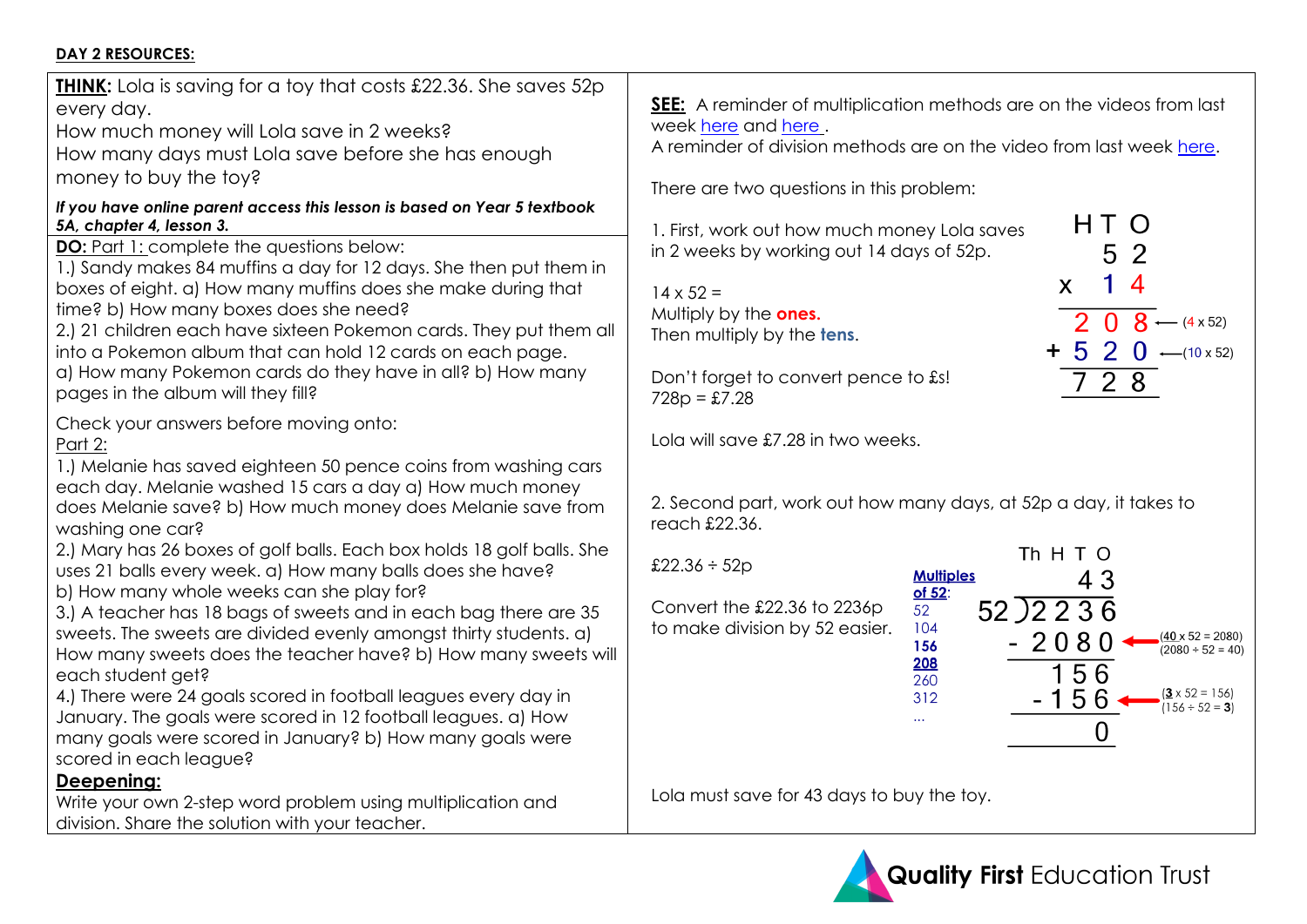## **DAY 3 RESOURCES:**

| <b>THINK:</b> A school bought 128 boxes of chocolate biscuits and<br>69 boxes of vanilla biscuits to sell at a school fair.<br>Each box had 25 biscuits.<br>The school then repacked all the biscuits into smaller packs of<br>8 to sell.<br>How many small packs were here and how many biscuits<br>were left over?<br>If you have online parent access this lesson is based on Year 5 book 5A,<br>chapter 4, lesson 1.<br>DO: Use what you have learnt today to solve:<br>Part 1: complete questions below:<br>Jason has 162 red marbles and 46 yellow marbles.<br>He shared them between 4 children. Altogether, how many will 3<br>children get?<br>Check your answers before moving onto:<br>Part 2: complete the questions below:<br>1) Fred bought 122 boxes of strawberries and 75 boxes of raspberries<br>to use in fruit salads. Each box had 32 fruits. He then made fruit<br>salads with 16 pieces of fruit.<br>How many fruit salads can he make?<br>2) Jessica has twenty-five boxes of books and a pile of 18 books<br>that need to be put into bookcases. There are 24 books in each<br>box. Jessica has 3 bookcases. How many books does Jessica have<br>altogether?<br>How many books does she need to fit into each bookcase?<br>3) Josh has 28 books. Ahmed has 7 times more books than Josh.<br>They decide to share all their books between eight friends. How<br>many books do they share? How many books do they give to each<br>friend?<br>Deepening:<br>Write your own three step word problem using three different<br>operations. You must include a division calculation and a<br>multiplication calculation. The other operation could be addition or<br>subtraction. | SEE: A reminder of multiplication methods are on the videos from last<br>week here and here.<br>A reminder of division methods are on the video from last week here.<br>There are three steps to solving this problem:<br>HT O<br>1. First, add the number of boxes of biscuits that<br>the school bought to sell at the fair.<br>8<br>Remember to rename the tens ones to 1 ten<br>6<br>9<br>+<br>when you add the ones.<br>HT O<br>9<br>4<br>2. Then multiply to find<br>9<br>7<br>the number of biscuits in<br>2<br>5<br>X<br>all the boxes.<br>$5 - (5 \times 197)$<br>8<br>9<br>$+3940+20\times197$<br>4 9 2 5<br>3. Then divide all the biscuits (4925) into smaller packs of 8.<br>Th H T O<br><u>8</u><br>16<br>6 1 5 remainder 5<br>24<br>8) 4925<br>32<br>There were 615 small packs of<br>40<br>$(600 \times 8 = 4800)$<br>-4800<br>biscuits.<br>$(4800 \div 8 = 600)$<br><u>48</u><br>25<br>56<br>There were 5 biscuits left over.<br>$(10 \times 8 = 80)$<br>8<br>64<br>$(80 \div 8 = 10)$<br>72<br>45<br>80<br>$(5 \times 8 = 40)$<br>$(40 \div 8 = 5)$<br>88 |
|-----------------------------------------------------------------------------------------------------------------------------------------------------------------------------------------------------------------------------------------------------------------------------------------------------------------------------------------------------------------------------------------------------------------------------------------------------------------------------------------------------------------------------------------------------------------------------------------------------------------------------------------------------------------------------------------------------------------------------------------------------------------------------------------------------------------------------------------------------------------------------------------------------------------------------------------------------------------------------------------------------------------------------------------------------------------------------------------------------------------------------------------------------------------------------------------------------------------------------------------------------------------------------------------------------------------------------------------------------------------------------------------------------------------------------------------------------------------------------------------------------------------------------------------------------------------------------------------------------------------------------------------------------------------------------------------------------|-----------------------------------------------------------------------------------------------------------------------------------------------------------------------------------------------------------------------------------------------------------------------------------------------------------------------------------------------------------------------------------------------------------------------------------------------------------------------------------------------------------------------------------------------------------------------------------------------------------------------------------------------------------------------------------------------------------------------------------------------------------------------------------------------------------------------------------------------------------------------------------------------------------------------------------------------------------------------------------------------------------------------------------------------------------------------------|
| Share the question and the solution with your teacher.                                                                                                                                                                                                                                                                                                                                                                                                                                                                                                                                                                                                                                                                                                                                                                                                                                                                                                                                                                                                                                                                                                                                                                                                                                                                                                                                                                                                                                                                                                                                                                                                                                              | 5<br>96                                                                                                                                                                                                                                                                                                                                                                                                                                                                                                                                                                                                                                                                                                                                                                                                                                                                                                                                                                                                                                                                     |
|                                                                                                                                                                                                                                                                                                                                                                                                                                                                                                                                                                                                                                                                                                                                                                                                                                                                                                                                                                                                                                                                                                                                                                                                                                                                                                                                                                                                                                                                                                                                                                                                                                                                                                     |                                                                                                                                                                                                                                                                                                                                                                                                                                                                                                                                                                                                                                                                                                                                                                                                                                                                                                                                                                                                                                                                             |

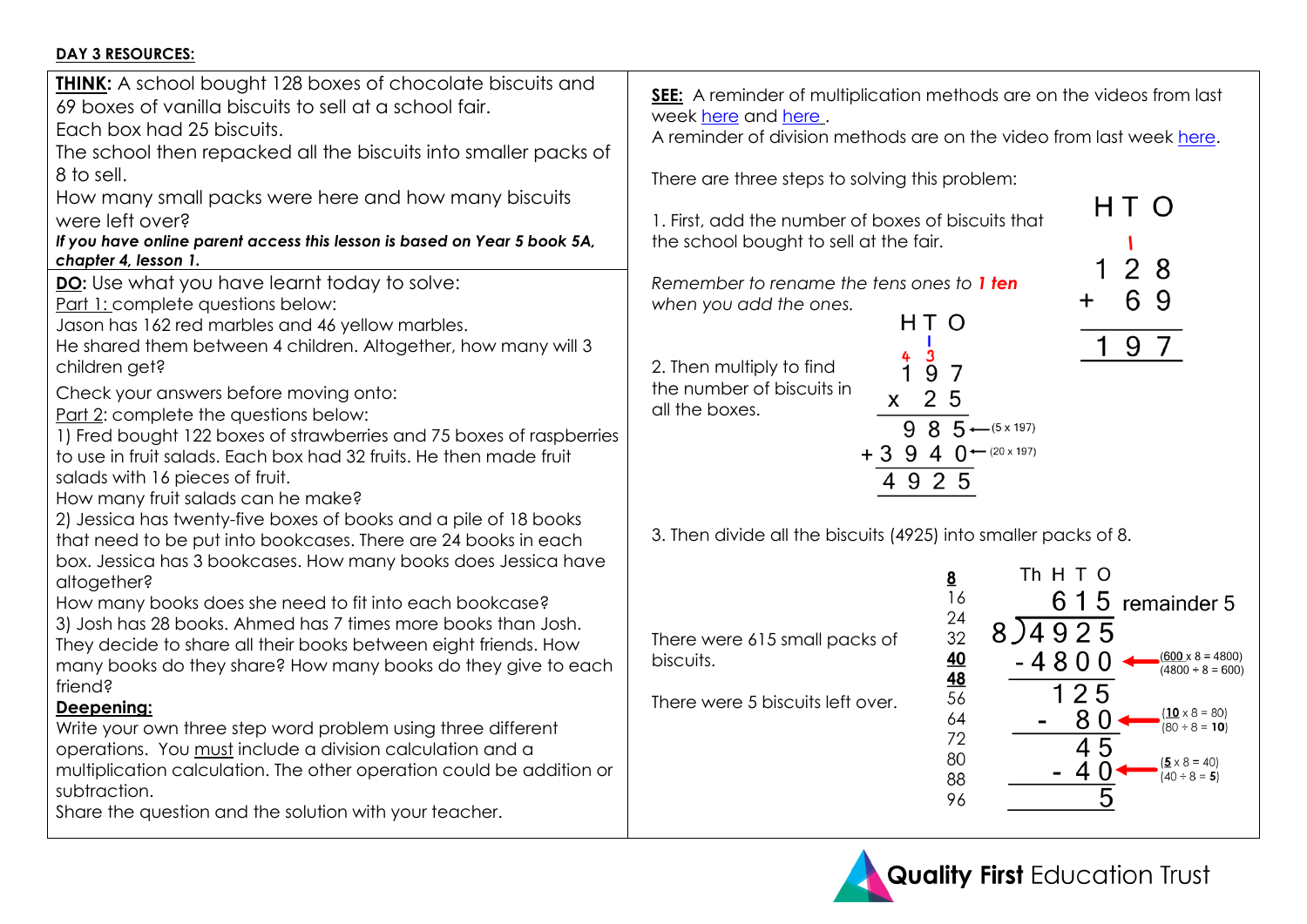#### **DAY 4 RESOURCES:**

|                 |                                                                                           |                                          | If you have online parent access this lesson is based on textbook 5A,<br>chapter 2, lesson 9 and uses year 6 numbers to 10,000,000. |
|-----------------|-------------------------------------------------------------------------------------------|------------------------------------------|-------------------------------------------------------------------------------------------------------------------------------------|
| DO:             | Part 1: complete the questions below:                                                     | 58757                                    | 584766                                                                                                                              |
| 414875          | 1382818                                                                                   |                                          | + 912872 + 8372611 + 83085 + 714540                                                                                                 |
| 99619<br>+94403 | Check your answers before moving onto:<br>Part 2: complete the questions below:<br>969040 | 7938608<br>$+264954$ $+6783376$ $+80071$ | 80506                                                                                                                               |
| 341719          | 9061050                                                                                   | 48627                                    | 258207                                                                                                                              |
| + 311447        | + 6816616                                                                                 | + 76851                                  | $+360591$                                                                                                                           |
|                 |                                                                                           |                                          |                                                                                                                                     |
| 9027036         | 21129                                                                                     | 911024                                   | 5267890                                                                                                                             |
|                 | + 2804042 + 50147                                                                         | + 796362                                 | +4914042                                                                                                                            |

## **Deepening:**

Devise a way for children who are new to this method for addition to get it correct every time. Share your explanations with your teachers.

**SEE:** Remember, however many digits there are in your calculations you should follow the same pattern. Add the ones, then the tens, then the hundreds, and so on!

Include the amount you have renamed when you add the numbers in each place.



Which calculation is harder to calculate? The second one because there is more renaming that might be missed!

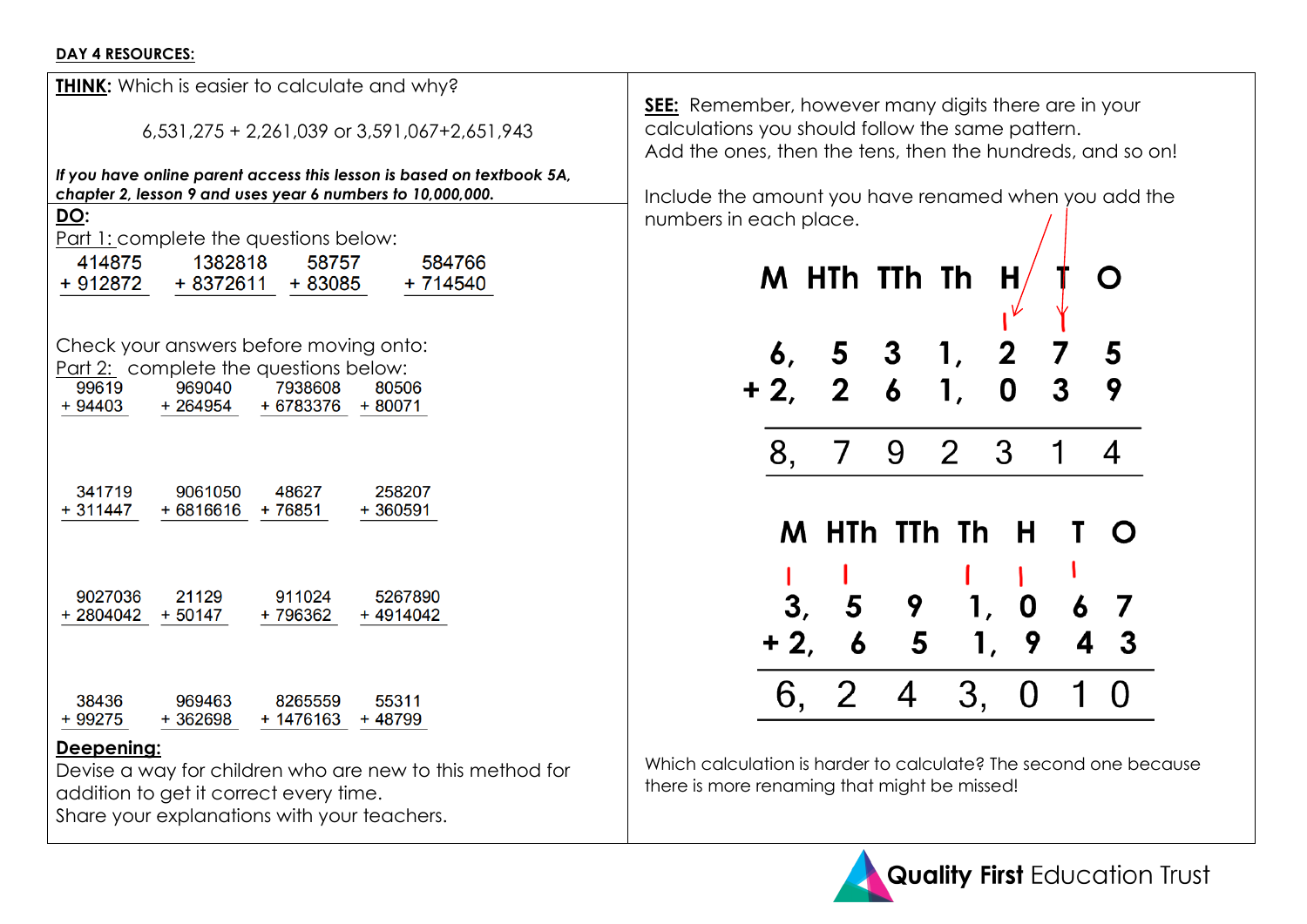#### **DAY 5 RESOURCES:**

| <b>THINK:</b> Which is easier to calculate and why?                                                                                                                      |                                                                                                                                     |                     |                     |  |  |  |  |
|--------------------------------------------------------------------------------------------------------------------------------------------------------------------------|-------------------------------------------------------------------------------------------------------------------------------------|---------------------|---------------------|--|--|--|--|
| $6,291,027 - 2,531,359$ or $6,531,275 - 2,291,039$                                                                                                                       |                                                                                                                                     |                     |                     |  |  |  |  |
|                                                                                                                                                                          | If you have online parent access this lesson is based on textbook 5A,<br>chapter 2, lesson 9 and uses year 6 numbers to 10,000,000. |                     |                     |  |  |  |  |
| DO:<br>Part 1: complete the questions below.<br>550019<br>859980<br>930681<br>320907<br>- 213255<br>- 313516<br>- 226702<br>- 824060                                     |                                                                                                                                     |                     |                     |  |  |  |  |
| Check your answers before moving onto:<br>Part 2: Complete the questions below:<br>830370<br>805499<br>560080<br>354010<br>- 618152<br>- 584267<br>- 421146<br>$-133909$ |                                                                                                                                     |                     |                     |  |  |  |  |
| 450004<br>605500<br>759500<br>369004<br>245223<br>- 151322<br>$-212027$<br>$-137830$                                                                                     |                                                                                                                                     |                     |                     |  |  |  |  |
| 620000<br>518935                                                                                                                                                         | 387083<br>- 165111                                                                                                                  | 402802<br>$-181111$ | 530400<br>$-213142$ |  |  |  |  |
| 745307<br>422130                                                                                                                                                         | 378185<br>$-266071$                                                                                                                 | 362000<br>$-251356$ | 309740<br>$-253514$ |  |  |  |  |
| Deepening:<br>Devise a way for children who are new to this method for                                                                                                   |                                                                                                                                     |                     |                     |  |  |  |  |

subtraction to get it correct every time. Share your explanations with your teachers. **SEE:** Compare the calculations:

Remember, if you have a zero in the place you want to take from you must move to the next place to take and rename!



Which calculation is harder to calculate? The first one because there is more renaming that might be missed!

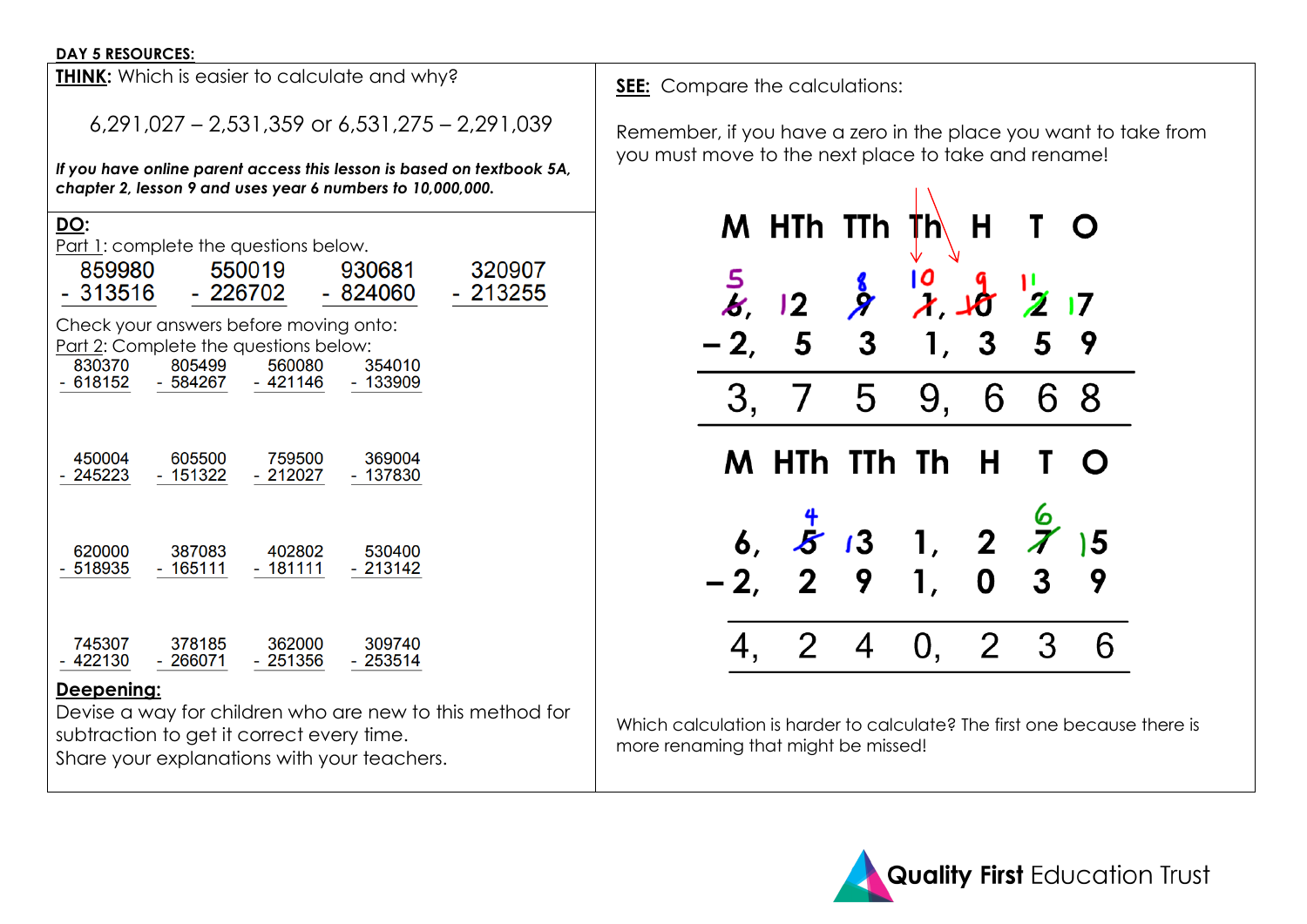## **ANSWERS – part 1 :**

| Day 1                                                   | <u>Day 2</u>                                                                                                       | <u>Day 3</u>                                                                                                                                                    | <u>Day 4</u>                                                                                                                                       | <u>Day 5</u>                                                                                                                                 |
|---------------------------------------------------------|--------------------------------------------------------------------------------------------------------------------|-----------------------------------------------------------------------------------------------------------------------------------------------------------------|----------------------------------------------------------------------------------------------------------------------------------------------------|----------------------------------------------------------------------------------------------------------------------------------------------|
| <u>Part 1:</u><br>Q.1.60 sandwiches<br>Q.2.52 seashells | <u>Part 1:</u><br>$Q.1$ :<br>$a)$ 1,008 muffins<br>$b)$ 126 boxes<br>$Q.2$ :<br>a) 336 cards in all<br>b) 28 pages | Part 1:<br>Q.1: He has 208 marbles.<br>Shared between 4 friends<br>they will each get 52 marbles<br>each.<br>Three friends would get 156<br>marbles altogether. | <u>Part 1:</u><br>414875<br>58757<br>584766<br>1382818<br>+ 912872<br>+ 8372611<br>+ 83085<br>$+714540$<br>1327747<br>9755429<br>1299306<br>141842 | <u>Part 1:</u><br>859980<br>320907<br>550019<br>930681<br>226702<br>213255<br>$-824060$<br>$-313516$<br>546464<br>323317<br>106621<br>107652 |